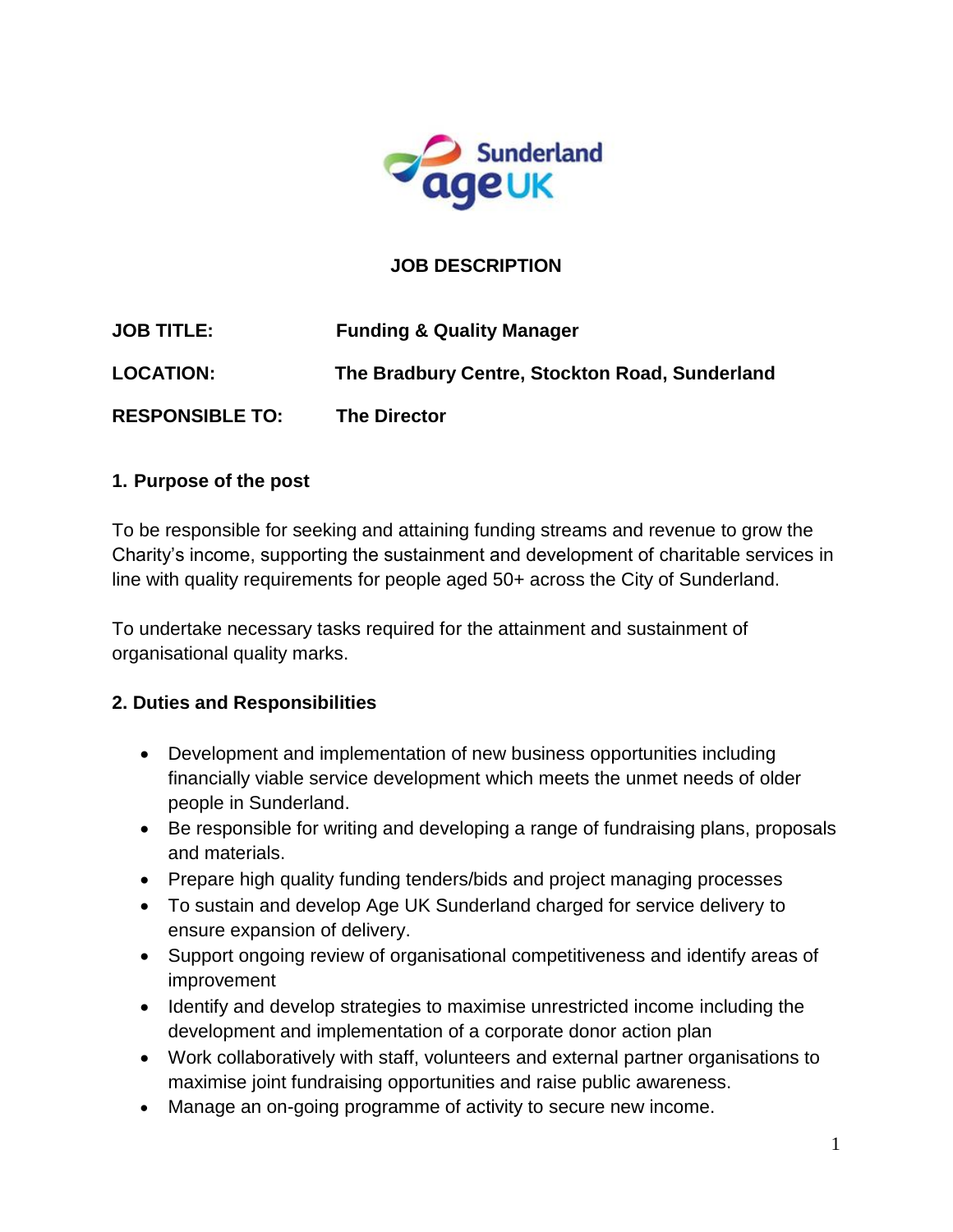- Monitor various fundraising streams and potential new projects and ensure they are properly researched and developed into funding applications.
- Monitor project funding and ensure timely actions are taken to replace/sustain funding when required.
- Ensure compliance with all funding monitoring, including report writing and feedback as required by individual funders.
- Manage and seek to maximise the voluntary income of the charity, including all web-based resources including Local Giving and Virgin Money Giving.
- Plan, develop and action a long-term legacy and donation strategy.
- Provide national and local research and statistics in relation to older people's issues.
- Support the Director in the development, delivery and monitoring of the fundraising and development strategy.
- Undertake market scoping ensuring that potential new business opportunities are identified, implemented and evaluated
- To undertake the role of Responsible Person within Age UK Sunderland's Safeguarding procedure.
- The post holder will also have organisational responsibility for Quality standards and Health & Safety (CHAS) Accreditations
- To abide by and implement all policies and procedures of Age UK Sunderland, including being aware of and responsible, corporately and as an individual, for Health and Safety policy.
- Collective responsibility as a member of the Senior Management Team for the development and achievement of the agreed Strategic Plan for the organisation.
- To undertake all reasonable tasks, in keeping with the level of responsibility of the post, as requested by the Director.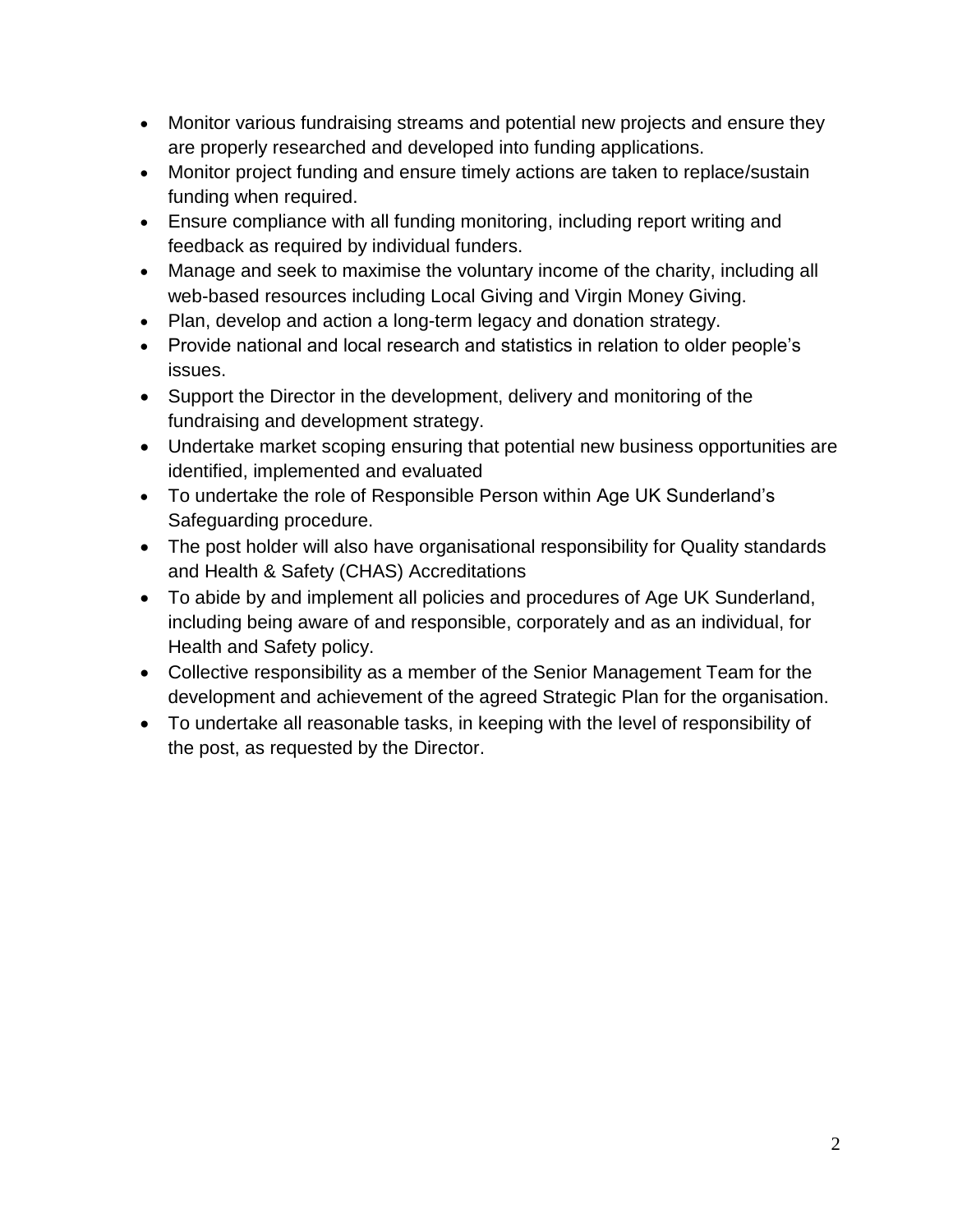| <b>PERSON</b><br><b>SPECIFICATION</b> | <b>ESSENTIAL</b>                                                                                                                          | <b>DESIRABLE</b> |
|---------------------------------------|-------------------------------------------------------------------------------------------------------------------------------------------|------------------|
| <b>EXPERIENCE</b>                     |                                                                                                                                           |                  |
|                                       | At least 3 years management/bid writing<br>experience.                                                                                    |                  |
|                                       | Experience of designing and<br>implementing financially viable services<br>and developments.                                              |                  |
|                                       | Proven experience of development and<br>implementation of service outcome<br>evaluation.                                                  |                  |
|                                       | Proven experience of designing,<br>developing and completing tenders and<br>grant applications for public sector<br>contracts and Trusts. |                  |
|                                       | Sound understanding of business models<br>to improve income generation of charged<br>for service delivery.                                |                  |
|                                       | Sound understanding of public sector<br>commissioning and procurement<br>processes.                                                       |                  |
|                                       | Proven competency of increasing<br>business margins.                                                                                      |                  |
|                                       | Experience in voluntary sector and health<br>& social care.                                                                               |                  |
|                                       | Experience of developing services and<br>working in partnership with other<br>organisations.                                              |                  |
|                                       | Experience of direct management of<br>services/staff, including, planning<br>workloads, allocation of resources and<br>supervision.       |                  |
|                                       | Ability to ensure implementation of,<br>compliance with and development of                                                                |                  |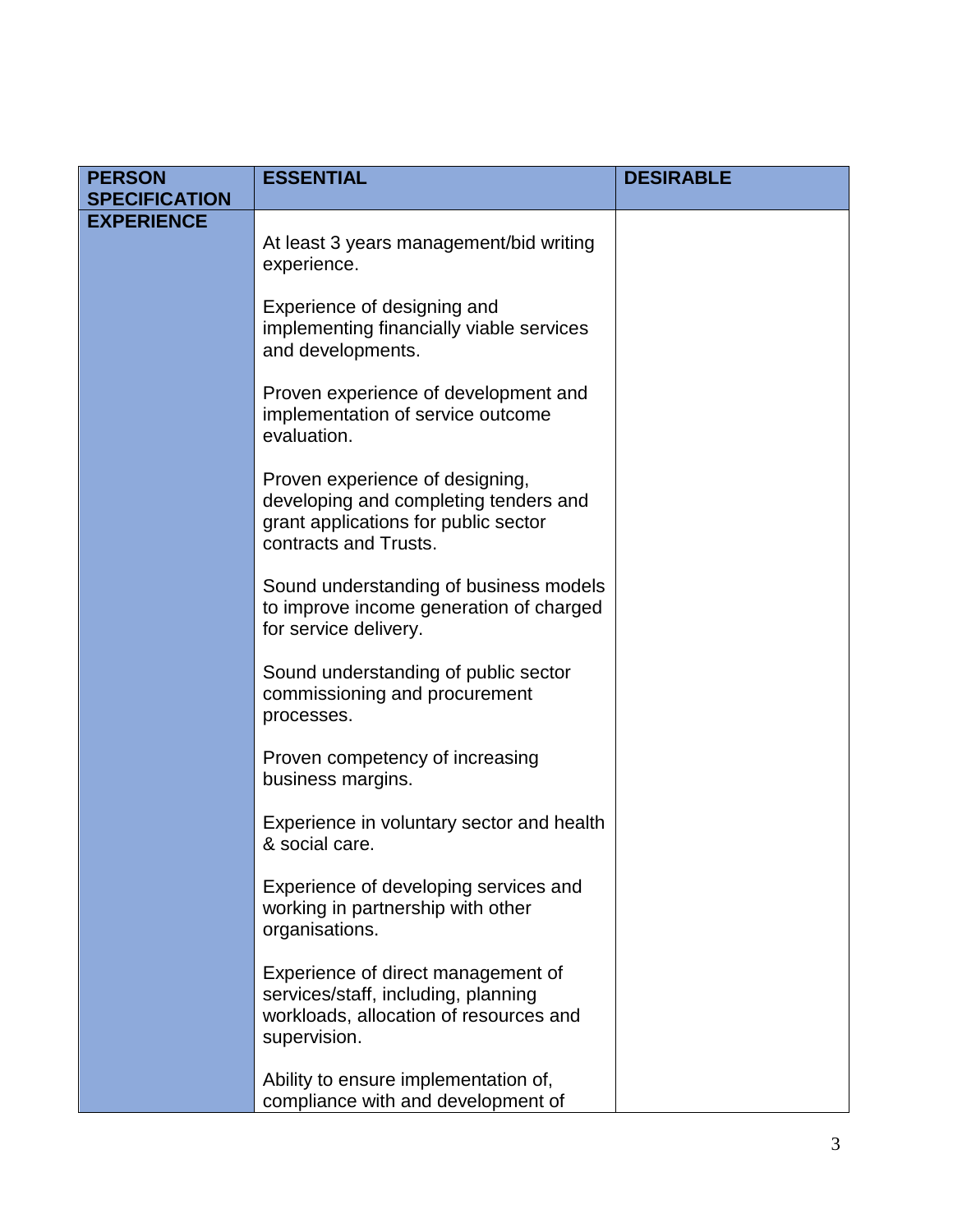|                                     | systems to manage information<br>effectively                                             |  |
|-------------------------------------|------------------------------------------------------------------------------------------|--|
|                                     | Sound understanding and experience of<br>organisational quality marks (e.g. ISO<br>9001) |  |
|                                     | Understanding of Heath & Safety<br>accreditations (CHAS)                                 |  |
|                                     | Sound understanding of GDPR<br>principles.                                               |  |
|                                     | Good understanding of the Fundraising<br>code of practice                                |  |
|                                     | Good understanding of Adults<br>Safeguarding process.                                    |  |
| <b>SKILLS/</b><br><b>ATTRIBUTES</b> | High level of self-motivation and ability to<br>work to deadlines.                       |  |
|                                     | Strong workload planning and prioritising<br>abilities                                   |  |
|                                     | Excellent written and verbal<br>communication skills                                     |  |
|                                     | Excellent analytical, communication and<br>interpersonal skills                          |  |
|                                     | High level experience of writing funding<br>applications/tenders.                        |  |
|                                     | Ability to implement/grow business<br>models to sustain and expand service<br>delivery   |  |
|                                     | Professional and methodical approach to<br>work                                          |  |
|                                     | Positive and flexible attitude with a 'can<br>do' approach                               |  |
|                                     | Innovation and drive for service                                                         |  |